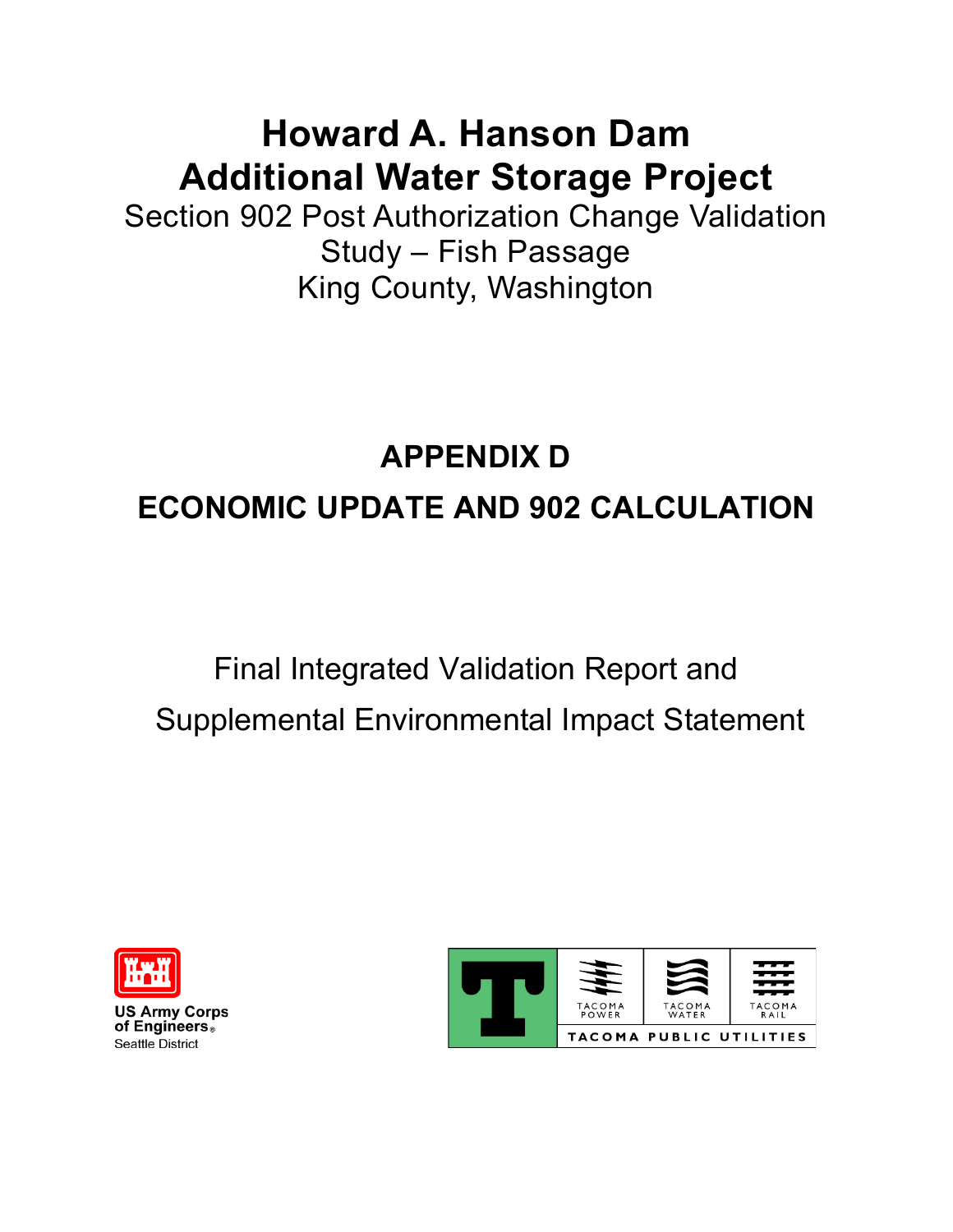#### Project Cost Increase Fact Sheet (\$000's)

- 1. Name of Project: Howard A. Hanson Dam Additional Water Storage Project Fish Passage Facility Integrated Validation Report and Supplemental Environmental Impact **Statement**
- 2. Section and Law That Authorized or Modified the Project: Section 101(b)(15) of the Water Resource Development Act (WRDA) of 1999 (Public Law 106-53).
- 3. Section 902 Limit on Project Cost:

| a. Authorized project cost: (Fiscal Year 1999 price level)<br>b. Price level increases from date of authorized cost: *<br>c. Current cost of modifications required by law: **<br>d. $20\%$ of line 3a:<br>e. Maximum project cost limited by Section 902: | \$75,600<br>\$107,067<br>none<br>\$15,120<br>\$197,787                |
|------------------------------------------------------------------------------------------------------------------------------------------------------------------------------------------------------------------------------------------------------------|-----------------------------------------------------------------------|
| 4. Current Project Cost Including Inflation through Construction: ***                                                                                                                                                                                      | \$1,030,715                                                           |
| 5. Computation of Percentage Increase:<br>a. Current estimate: (Line 4)<br>b. Less total of lines 3a, b, and c:<br>c. Subtotal:<br>$\Box$ Depending the suppose $(\Box_{\Box} \circ F \circ (\Omega_{\Box})$                                               | \$1,030,715<br>\$182,667<br>\$848,048<br>$\lambda$ $\lambda$ $\Omega$ |

- d. Percent increase: (line 5c/3a) 1,122%
- 6. Explain cost indexes used in 3b; whether national or regional for real estate, and single state or two state average for construction.

Price level increases for 1 Oct 1998 through 1 Oct 2021 were computed using the Quarterly Cost Indexes by CWBS Feature Code from EM 1110-2-1304, 31 March 2021 for construction expenditures. Historical Rent of primary residence in Seattle-Tacoma-Bellevue, WA, all urban consumers, not seasonally adjusted was used for price level increases for real estate expenditures.

7. Explain increases in 3c; Legislation requiring the modification, and how accommodated. There have been no legislative modifications since the project was authorized.

There are no applicable increases.

8. Explain reason for cost changes other than inflation.

The current cost estimate has been updated based on design refinements needed to meet the collection and passage survival criteria established in the 2019 BiOp.

9. Explain changes in benefits and provide current BCR.

The primary purpose of this effort is to restore downstream fish passage at Howard A. Hanson Dam. Design is intended to meet survival criteria established by the 2019 BiOp and committed to by the Seattle District in response to that BiOp. As a result, the study did not update benefits, but rather identified the least-cost passage design option. Additionally Phase I Water Supply features are already implemented and require no additional expenditure for implementation. Phase II cost and benefit analyses will be

\* Line 1e from Table G-4, less the authorized cost

\*\* This includes cost of external credit under Section 104 of WRDA '86, for example. (Integral Section 104 credit is included in the authorized project cost on line 3a.) (See ER 1165-2-29)<br>\*\*\* line 1h from Table G-4

Line 1b from Table G-4.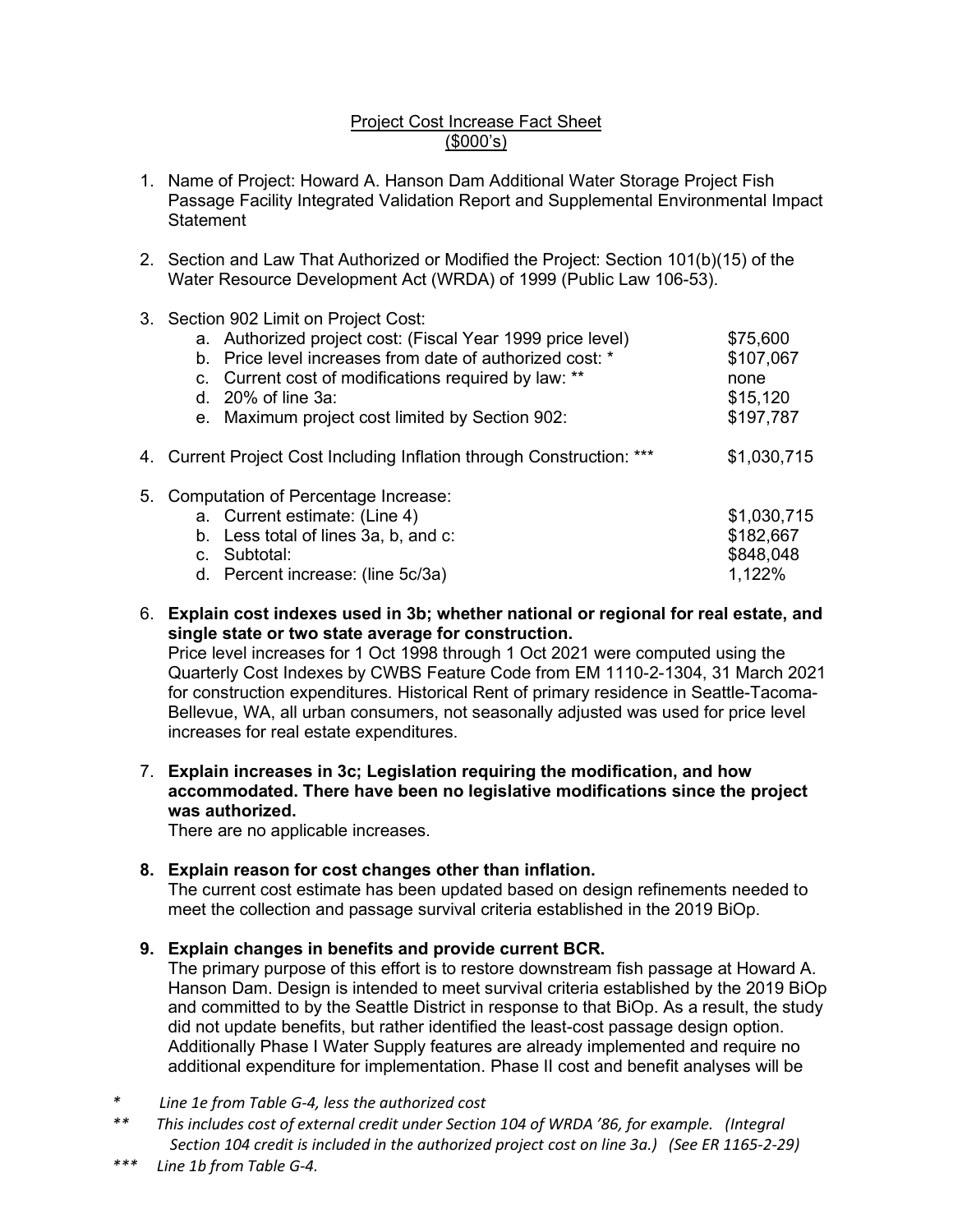evaluated in a future post authorization change report, if required. Therefore, changes in water supply benefits since authorization are not addressed. There is no updated benefit or BCR to present. See Section 4.3 of the VR/SEAS for additional detail.

#### 10. Provide detailed explanation of the status of the project.

The plan recommended in 1998 and authorized in 1999 consists of a dual-purpose phased plan, which would modify HAHD by changing the reservoir operation to allow for raising the level of the reservoir conservation pool for additional water storage and ecosystem restoration. The recommended plan includes two phases. Phase I includes Storage of 20,000 acre-feet (ac-ft) for M&I water supply. Phase II includes additional storage of 2,400 ac-ft for M&I water supply and 9,600 ac-ft for low flow augmentation.

Phase I has been implemented and raised the conservation pool elevation from 1,147 feet to 1,167 feet. However, the fish passage facility included in the Phase I recommendation has not been constructed. Implementation of Phase II is dependent upon the evaluation of the success of Phase I and future Engineering evaluations to determine whether the embankment can safely contain an increased reservoir load. Consensus of the State and Federal resources agencies, the Muckleshoot Indian Tribe, Tacoma Public Utilities, and USACE is also required. Implementation of Phase II storage is a future action that will not be addressed by this effort.

 Construction of the fish passage facility completed to date (2021) includes construction of the entrance structure and partial excavation for the remainder of the structure, which is an area approximately 60 feet wide by 180 feet long and approximately 100 feet deep. Rock anchors, shotcrete, and drains were installed to stabilize the excavation walls. A soldier pile wall with tieback anchors and permanent concrete facing was used to retain soil along the south side of the fish passage facility excavation. Contractors were able to complete construction of the cofferdam on the left bank of the river just upstream of and connected to HAHD. This cofferdam would serve to separate the construction site from the reservoir during construction of the fish passage facility. Construction of the downstream fish passage facility was suspended in 2011 due to an anticipated Section 902 cost limit exceedance; all construction was halted, and the cofferdam has remained in place. See Appendix B (Engineering) for additional design detail.

The Validation Report and Supplemental Environmental Impact Statement are scheduled for completion in August 2022.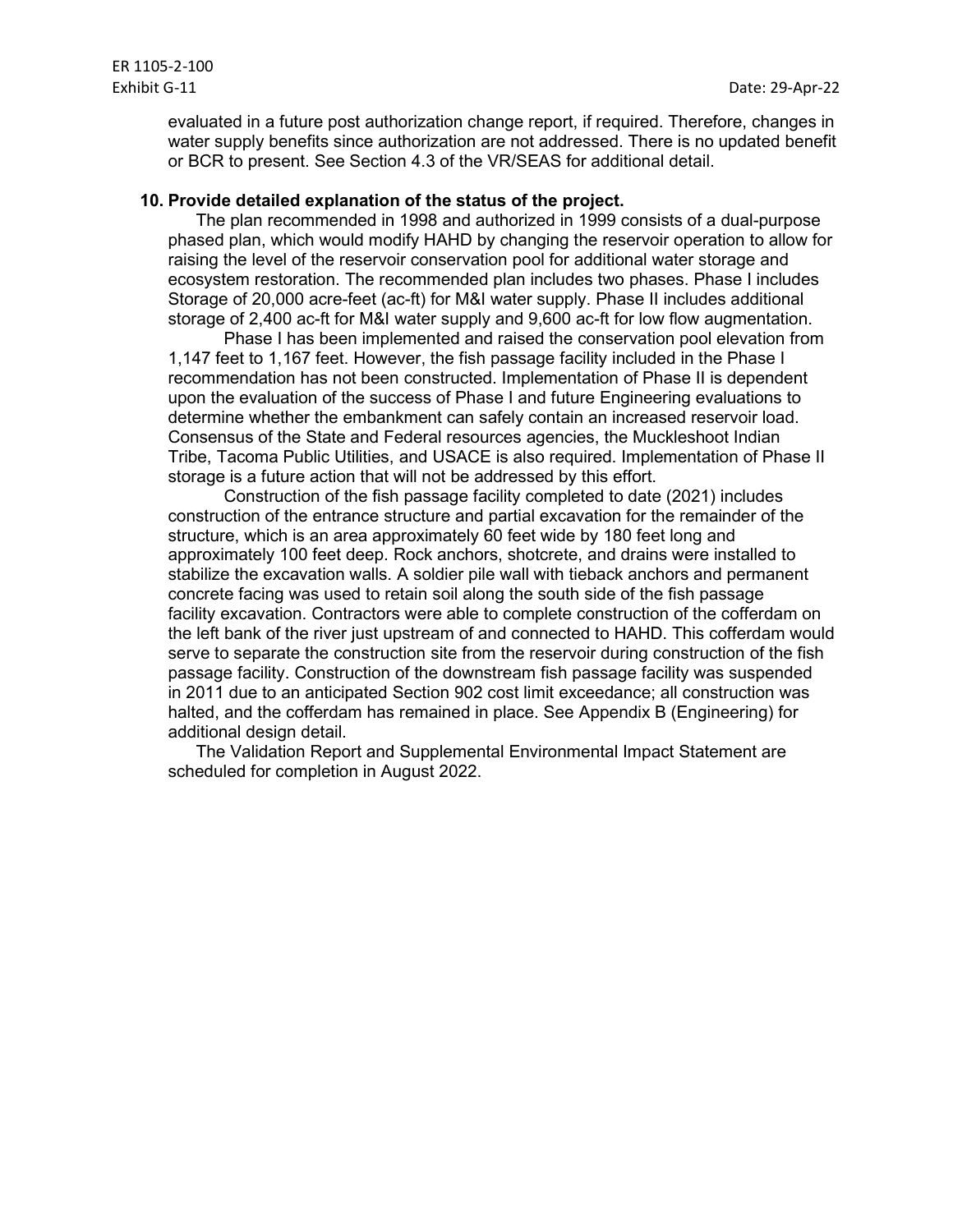| Table G-1 (ER 1105-2-100 Appendix G) |             |             |              |                              |                                      |                                            |                                             |                                                |  |
|--------------------------------------|-------------|-------------|--------------|------------------------------|--------------------------------------|--------------------------------------------|---------------------------------------------|------------------------------------------------|--|
| <b>CWCCIS Index(s)</b>               |             |             |              |                              |                                      |                                            |                                             |                                                |  |
|                                      |             |             | <b>Index</b> | Yearl<br>y<br>Inflat<br>Rate | $_{\rm Cum}$<br>ul<br>Inflat<br>Rate | Cumu<br>l rate<br>to<br><b>Begin</b><br>FY | One<br>Half<br>rate of<br>Infl<br><b>FY</b> | <b>Tot</b><br><b>Allow</b><br>Inflat<br>for FY |  |
| <b>Item</b>                          | (b)         | (c)         | (d)          | (e)                          | (f)                                  | (h)                                        | (i)                                         | (i)                                            |  |
| Date of Price Level                  |             | 10/1/1998   |              |                              |                                      |                                            |                                             |                                                |  |
| Authorized Estimate                  |             | 71,514      | 474.860      |                              | 1                                    |                                            |                                             |                                                |  |
| First Fiscal year                    |             | FY99        |              | 0.026                        |                                      | $\mathbf{1}$                               | 1.013                                       | 1.013                                          |  |
| 1st Qtr, 2nd yr                      | <b>FY00</b> |             | 487.080      |                              | 1.026                                |                                            |                                             |                                                |  |
| Second Fiscal year                   |             | FY00        |              | 0.007                        |                                      | 1.026                                      | 1.003                                       | 1.029                                          |  |
| 1st Qtr, 3rd yr                      | <b>FY01</b> |             | 490.330      |                              | 1.033                                |                                            |                                             |                                                |  |
| Third Fiscal year                    |             | <b>FY01</b> |              | 0.018                        |                                      | 1.033                                      | 1.009                                       | 1.042                                          |  |
| 1st Qtr, 4th yr                      | <b>FY02</b> |             | 499.280      |                              | 1.051                                |                                            |                                             |                                                |  |
| Fourth Fiscal year                   |             | <b>FY02</b> |              | 0.030                        |                                      | 1.051                                      | 1.015                                       | 1.067                                          |  |
| 1st Qtr, 5th yr                      | <b>FY03</b> |             | 514.150      |                              | 1.083                                |                                            |                                             |                                                |  |
| Fifth Fiscal year                    |             | <b>FY03</b> |              | 0.040                        |                                      | 1.083                                      | 1.020                                       | 1.104                                          |  |
| 1st Qtr, 6th yr                      | <b>FY04</b> |             | 534.750      |                              | 1.126                                |                                            |                                             |                                                |  |
| Sixth Fiscal year                    |             | <b>FY04</b> |              | 0.110                        |                                      | 1.126                                      | 1.055                                       | 1.188                                          |  |
| 1st Qtr, 7th yr                      | FY05        |             | 593.350      |                              | 1.250                                |                                            |                                             |                                                |  |
| Seventh Fiscal year                  |             | FY05        |              | 0.052                        |                                      | 1.250                                      | 1.026                                       | 1.282                                          |  |
| 1st Qtr, 8th yr                      | <b>FY06</b> |             | 624.320      |                              | 1.315                                |                                            |                                             |                                                |  |
| Eighth Fiscal year                   |             | <b>FY06</b> |              | 0.040                        |                                      | 1.315                                      | 1.020                                       | 1.341                                          |  |
| 1st Qtr, 9th yr                      | FY07        |             | 649.010      |                              | 1.367                                |                                            |                                             |                                                |  |
| Nineth Fiscal year                   |             | FY07        |              | 0.041                        |                                      | 1.367                                      | 1.020                                       | 1.395                                          |  |
| 1st Qtr, 10th yr                     | FY08        |             | 675.580      |                              | 1.423                                |                                            |                                             |                                                |  |
| Tenth Fiscal year                    |             | <b>FY08</b> |              | 0.034                        |                                      | 1.423                                      | 1.017                                       | 1.447                                          |  |
| 1st Qtr, 11th yr                     | <b>FY09</b> |             | 698.290      |                              | 1.471                                |                                            |                                             |                                                |  |
| Eleventh Fiscal year                 |             | <b>FY09</b> |              | (0.002)                      |                                      | 1.471                                      | 0.999                                       | 1.469                                          |  |
| 1st Qtr, 12th yr                     | <b>FY10</b> |             | 696.930      |                              | 1.468                                |                                            |                                             |                                                |  |
| Twelfth Fiscal year                  |             | <b>FY10</b> |              | 0.031                        |                                      | 1.468                                      | 1.016                                       | 1.491                                          |  |
| 1st Qtr, 13th yr                     | FY11        |             | 718.730      |                              | 1.514                                |                                            |                                             |                                                |  |
| Thirteenth Fiscal year               |             | FY11        |              | 0.036                        |                                      | 1.514                                      | 1.018                                       | 1.541                                          |  |
| 1st Qtr, 14th yr                     | FY12        |             | 744.720      |                              | 1.568                                |                                            |                                             |                                                |  |
| Fourteenth Fiscal year               |             | FY12        |              | 0.018                        |                                      | 1.568                                      | 1.009                                       | 1.583                                          |  |
| 1st Qtr, 15th yr                     | FY13        |             | 758.430      |                              | 1.597                                |                                            |                                             |                                                |  |
| Fifteenth Fiscal year                |             | FY13        |              | 0.021                        |                                      | 1.597                                      | 1.010                                       | 1.614                                          |  |
| 1st Qtr, 16th yr                     | FY14        |             | 774.030      |                              | 1.630                                |                                            |                                             |                                                |  |
| Sixteenth Fiscal year                |             | FY14        |              | 0.023                        |                                      | 1.630                                      | 1.012                                       | 1.649                                          |  |
| 1st Qtr, 17th yr                     | FY15        |             | 792.020      |                              | 1.668                                |                                            |                                             |                                                |  |
| Seventeenth Fiscal year              |             | FY15        |              | (0.001)                      |                                      | 1.668                                      | 0.999                                       | 1.667                                          |  |
| 1st Qtr, 18th yr                     | FY16        |             | 790.900      |                              | 1.666                                |                                            |                                             |                                                |  |
| Eighteenth Fiscal year               |             | FY16        |              | 0.027                        |                                      | 1.666                                      | 1.013                                       | 1.688                                          |  |
| 1st Qtr, 19th yr                     | $\rm FY17$  |             | 811.910      |                              | 1.710                                |                                            |                                             |                                                |  |
| Nineteenth Fiscal year               |             | FY17        |              | 0.026                        |                                      | 1.710                                      | 1.013                                       | 1.732                                          |  |
| 1st Qtr, 20th yr                     | <b>FY18</b> |             | 833.090      |                              | 1.754                                |                                            |                                             |                                                |  |
| Twentieth Fiscal year                |             | <b>FY18</b> |              | 0.049                        |                                      | 1.754                                      | 1.024                                       | 1.797                                          |  |
| 1st Qtr, 21st yr                     | FY19        |             | 873.730      |                              | 1.840                                |                                            |                                             |                                                |  |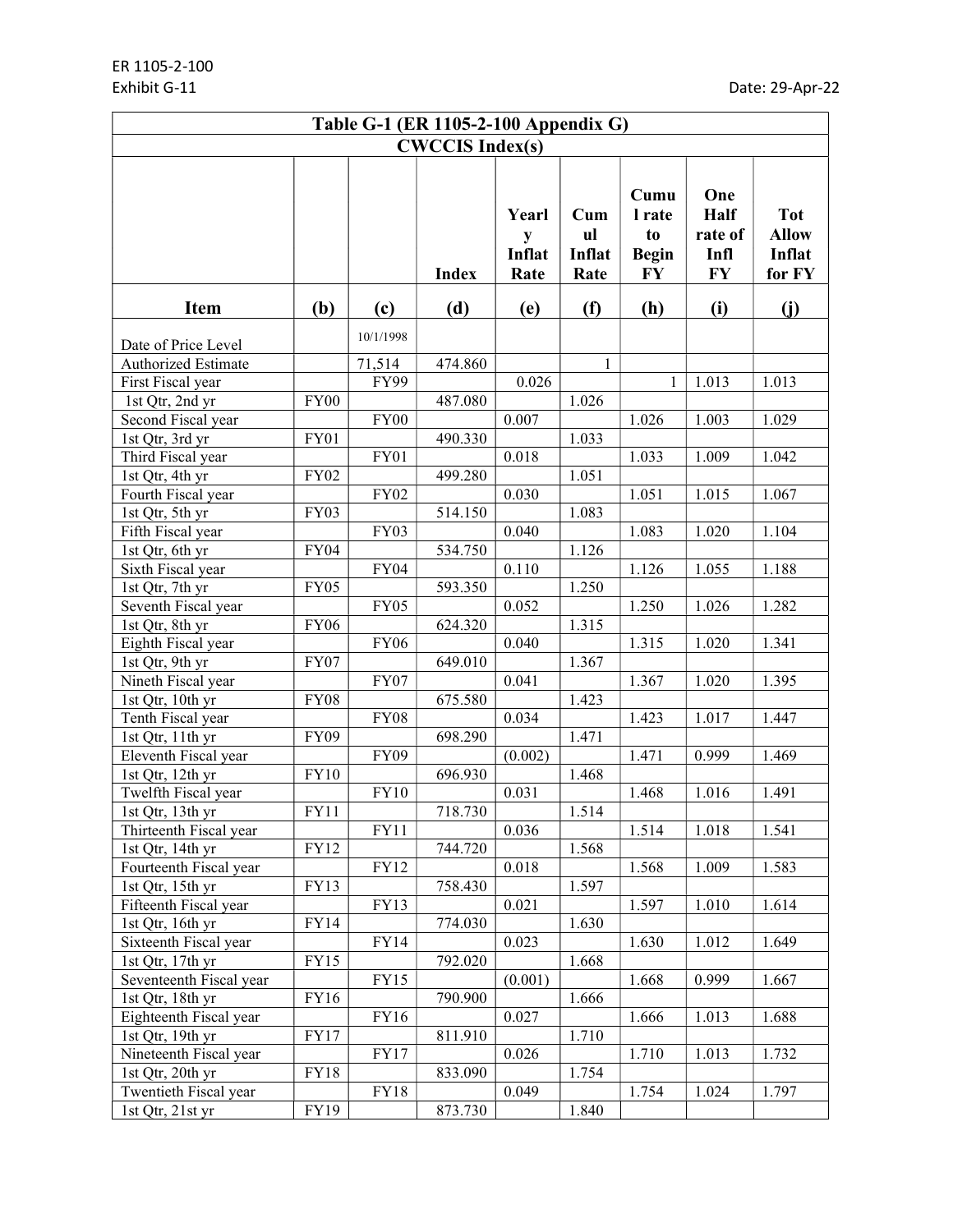| Table G-1 (ER 1105-2-100 Appendix G)      |                         |                                      |                                            |                                             |                                                |       |       |       |
|-------------------------------------------|-------------------------|--------------------------------------|--------------------------------------------|---------------------------------------------|------------------------------------------------|-------|-------|-------|
|                                           |                         |                                      | <b>CWCCIS Index(s)</b>                     |                                             |                                                |       |       |       |
|                                           | Yearl<br>Inflat<br>Rate | $_{\rm Cum}$<br>ul<br>Inflat<br>Rate | Cumu<br>l rate<br>to<br><b>Begin</b><br>FY | One<br><b>Half</b><br>rate of<br>Infl<br>FY | <b>Tot</b><br><b>Allow</b><br>Inflat<br>for FY |       |       |       |
| <b>Item</b>                               | (b)                     | (c)                                  | (d)                                        | (e)                                         | (f)                                            | (h)   | (i)   |       |
| Twenty-FirstFiscal year                   |                         | <b>FY19</b>                          |                                            | 0.008                                       |                                                | 1.840 | 1.004 | 1.847 |
| 1st Qtr, 22nd yr                          | <b>FY20</b>             |                                      | 880.380                                    |                                             | 1.854                                          |       |       |       |
| Twenty-Second Fiscal yr                   |                         | <b>FY20</b>                          |                                            | 0.051                                       |                                                | 1.854 | 1.026 | 1.902 |
| 1st Qtr, 23rd yr                          | <b>FY21</b>             |                                      | 925.560                                    |                                             | 1.949                                          |       |       |       |
| Twenty-Third Fiscal year<br>FY21<br>0.086 |                         |                                      |                                            | 1.949                                       | 1.043                                          | 2.033 |       |       |
| 1st Qtr, 24th yr                          | <b>FY22</b>             |                                      | 1005.520                                   |                                             | 2.118                                          |       |       |       |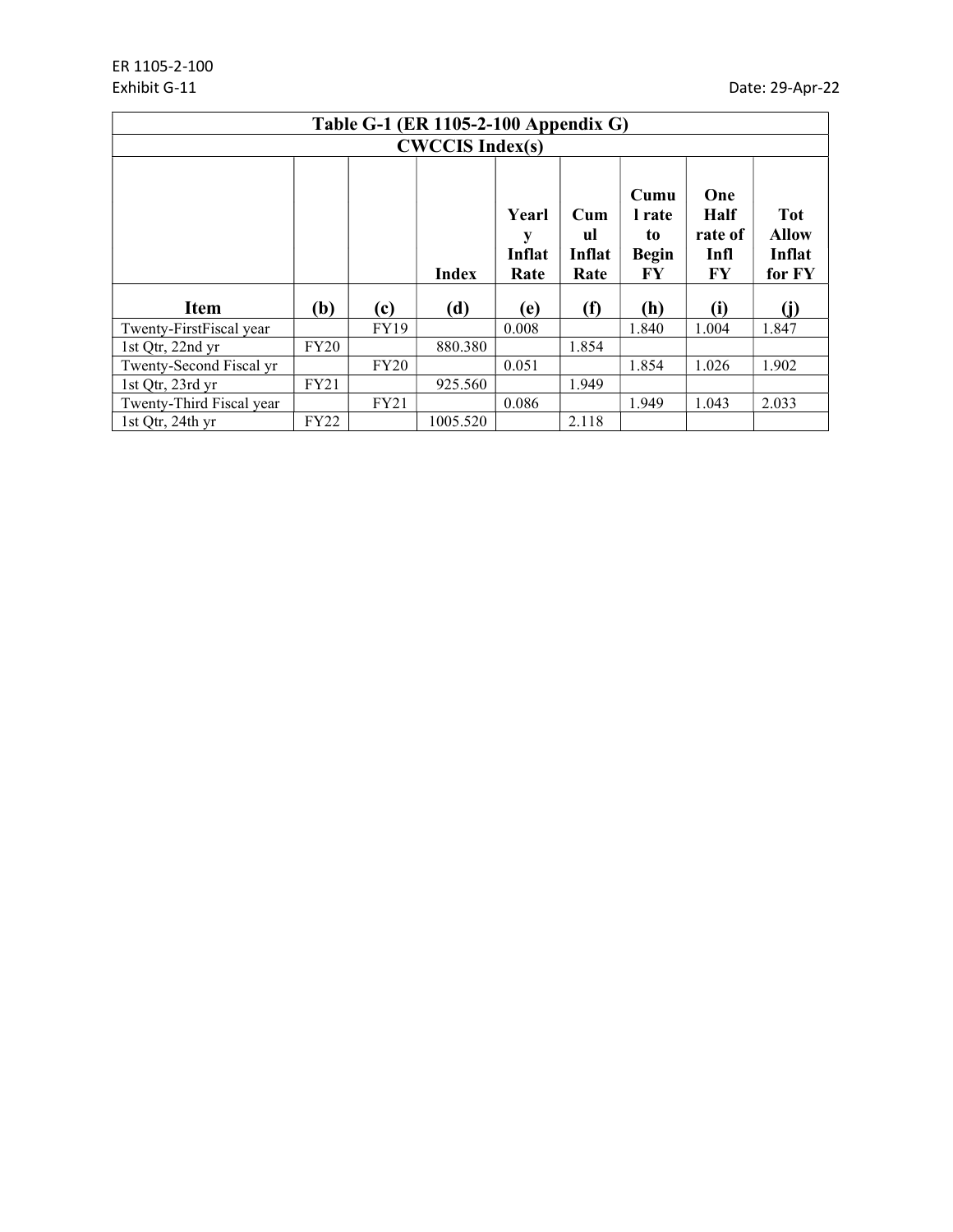| <b>CPI</b> Index(s)<br><b>Tot</b><br>Cumul<br>One<br>Cumul<br><b>Half</b><br><b>Allow</b><br>Yearly<br>rate to<br>Inflat<br>Inflat<br>Inflat<br><b>Begin</b><br>rate of<br>for FY<br><b>FY</b><br><b>Infl FY</b><br><b>Index</b><br>Rate<br>Rate<br>(f)<br>(h)<br>(b)<br>(d)<br>(e)<br>(i)<br>(i)<br><b>Item</b><br>(c)<br>10/1/1998<br>Date of Price Level<br>178.300<br><b>Authorized Estimate</b><br>4,086<br>1<br><b>FY 99</b><br>0.04319<br>1.02159<br>1.02159<br>First Fiscal year<br>1<br>FY 00<br>186.000<br>1.04319<br>1st Qtr, 2nd yr<br><b>FY 00</b><br>Second Fiscal year<br>0.03710<br>1.04319<br>1.01855<br>1.06254<br>192.900<br>FY 01<br>1.08188<br>1st Qtr, 3rd yr<br><b>FY 01</b><br>Third Fiscal year<br>0.05599<br>1.08188<br>1.02799<br>1.11217<br>203.700<br>1.14246<br>FY 02<br>1st Qtr, 4th yr<br><b>FY 02</b><br>Fourth Fiscal year<br>0.02749<br>1.14246<br>1.01375<br>1.15816<br>209.300<br><b>FY 03</b><br>1.17386<br>1st Qtr, 5th yr<br><b>FY 03</b><br>$-0.00382$<br>Fifth Fiscal year<br>1.17386<br>0.99809<br>1.17162<br>208.500<br>FY 04<br>1.16938<br>1st Qtr, 6th yr<br><b>FY 04</b><br>$-0.00144$<br>Sixth Fiscal year<br>1.16938<br>0.99928<br>1.16854<br>$\overline{F}$ Y 05<br>208.200<br>1.16769<br>1st Qtr, 7th yr<br>FY 05<br>0.01105<br>1.16769<br>1.00552<br>1.17414<br>Seventh Fiscal year<br>210.500<br>FY 06<br>1.18059<br>1st Qtr, 8th yr<br>FY 06<br>0.04133<br>1.18059<br>1.02067<br>1.20499<br>Eighth Fiscal year<br>FY 07<br>219.200<br>1.22939<br>1st Qtr, 9th yr<br>FY 07<br>Nineth Fiscal year<br>0.06671<br>1.22939<br>1.03336<br>1.27040<br>233.823<br>1.31140<br>1st Qtr, 10th yr<br>FY 08<br>FY 08<br>0.07763<br>1.31140<br>1.03882<br>1.36231<br>Tenth Fiscal year<br>251.975<br>1st Qtr, 11th yr<br>FY 09<br>1.41321<br>FY 09<br>0.02787<br>1.41321<br>1.01393<br>1.43290<br>Eleventh Fiscal year<br>$\overline{F}$ Y 10<br>258.997<br>1st Qtr, 12th yr<br>1.45259<br><b>FY 10</b><br>$-0.02522$<br>1.45259<br>0.98739<br>1.43427<br>Twelfth Fiscal year<br>$\overline{F}$ Y 11<br>252.464<br>1.41595<br>1st Qtr, 13th yr<br><b>FY 11</b><br>0.00566<br>1.41595<br>1.00283<br>1.41996<br>Thirteenth Fiscal year<br><b>FY 12</b><br>253.894<br>1.42397<br>1st Qtr, 14th yr<br><b>FY 12</b><br>0.04742<br>1.42397<br>1.02371<br>1.45773<br>Fourteenth Fiscal year<br>FY 13<br>265.934<br>1.49150<br>1st Qtr, 15th yr<br>FY 13<br>0.04533<br>1.02266<br>Fifteenth Fiscal year<br>1.49150<br>1.52530<br><b>FY 14</b><br>1.55910<br>1st Qtr, 16th yr<br>277.988<br><b>FY 14</b><br>0.05538<br>Sixteenth Fiscal year<br>1.55910<br>1.02769<br>1.60227<br>FY 15<br>293.382<br>1.64544<br>1st Qtr, 17th yr<br><b>FY 15</b><br>0.05511<br>Seventeenth Fiscal year<br>1.64544<br>1.02755<br>1.69078<br><b>FY 16</b><br>1.73612<br>1st Qtr, 18th yr<br>309.550<br><b>FY 16</b><br>0.06388<br>1.73612<br>1.03194<br>1.79157<br>Eighteenth Fiscal year<br><b>FY 17</b><br>329.325<br>1.84703<br>1st Qtr, 19th yr<br><b>FY 17</b><br>0.06869<br>Nineteenth Fiscal year<br>1.84703<br>1.03435<br>1.91047<br><b>FY 18</b><br>1.97390<br>351.947<br>1st Qtr, 20th yr<br><b>FY 18</b><br>0.06544<br>1.97390<br>1.03272<br>2.03849<br>Twentieth Fiscal year<br>FY 19<br>2.10308<br>1st Qtr, 21st yr<br>374.980<br>FY 19<br>0.03370<br>Twenty-FirstFiscal year<br>2.10308<br>1.01685<br>2.13852<br><b>FY 20</b><br>387.615<br>2.17395<br>1st Qtr, 22nd yr | Table G-2 (ER 1105-2-100 Appendix G) |  |              |  |         |  |         |         |         |
|----------------------------------------------------------------------------------------------------------------------------------------------------------------------------------------------------------------------------------------------------------------------------------------------------------------------------------------------------------------------------------------------------------------------------------------------------------------------------------------------------------------------------------------------------------------------------------------------------------------------------------------------------------------------------------------------------------------------------------------------------------------------------------------------------------------------------------------------------------------------------------------------------------------------------------------------------------------------------------------------------------------------------------------------------------------------------------------------------------------------------------------------------------------------------------------------------------------------------------------------------------------------------------------------------------------------------------------------------------------------------------------------------------------------------------------------------------------------------------------------------------------------------------------------------------------------------------------------------------------------------------------------------------------------------------------------------------------------------------------------------------------------------------------------------------------------------------------------------------------------------------------------------------------------------------------------------------------------------------------------------------------------------------------------------------------------------------------------------------------------------------------------------------------------------------------------------------------------------------------------------------------------------------------------------------------------------------------------------------------------------------------------------------------------------------------------------------------------------------------------------------------------------------------------------------------------------------------------------------------------------------------------------------------------------------------------------------------------------------------------------------------------------------------------------------------------------------------------------------------------------------------------------------------------------------------------------------------------------------------------------------------------------------------------------------------------------------------------------------------------------------------------------------------------------------------------------------------------------------------------------------------------------------------------------------------------------------------------------------------------------------------------------|--------------------------------------|--|--------------|--|---------|--|---------|---------|---------|
|                                                                                                                                                                                                                                                                                                                                                                                                                                                                                                                                                                                                                                                                                                                                                                                                                                                                                                                                                                                                                                                                                                                                                                                                                                                                                                                                                                                                                                                                                                                                                                                                                                                                                                                                                                                                                                                                                                                                                                                                                                                                                                                                                                                                                                                                                                                                                                                                                                                                                                                                                                                                                                                                                                                                                                                                                                                                                                                                                                                                                                                                                                                                                                                                                                                                                                                                                                                                    |                                      |  |              |  |         |  |         |         |         |
|                                                                                                                                                                                                                                                                                                                                                                                                                                                                                                                                                                                                                                                                                                                                                                                                                                                                                                                                                                                                                                                                                                                                                                                                                                                                                                                                                                                                                                                                                                                                                                                                                                                                                                                                                                                                                                                                                                                                                                                                                                                                                                                                                                                                                                                                                                                                                                                                                                                                                                                                                                                                                                                                                                                                                                                                                                                                                                                                                                                                                                                                                                                                                                                                                                                                                                                                                                                                    |                                      |  |              |  |         |  |         |         |         |
|                                                                                                                                                                                                                                                                                                                                                                                                                                                                                                                                                                                                                                                                                                                                                                                                                                                                                                                                                                                                                                                                                                                                                                                                                                                                                                                                                                                                                                                                                                                                                                                                                                                                                                                                                                                                                                                                                                                                                                                                                                                                                                                                                                                                                                                                                                                                                                                                                                                                                                                                                                                                                                                                                                                                                                                                                                                                                                                                                                                                                                                                                                                                                                                                                                                                                                                                                                                                    |                                      |  |              |  |         |  |         |         |         |
|                                                                                                                                                                                                                                                                                                                                                                                                                                                                                                                                                                                                                                                                                                                                                                                                                                                                                                                                                                                                                                                                                                                                                                                                                                                                                                                                                                                                                                                                                                                                                                                                                                                                                                                                                                                                                                                                                                                                                                                                                                                                                                                                                                                                                                                                                                                                                                                                                                                                                                                                                                                                                                                                                                                                                                                                                                                                                                                                                                                                                                                                                                                                                                                                                                                                                                                                                                                                    |                                      |  |              |  |         |  |         |         |         |
|                                                                                                                                                                                                                                                                                                                                                                                                                                                                                                                                                                                                                                                                                                                                                                                                                                                                                                                                                                                                                                                                                                                                                                                                                                                                                                                                                                                                                                                                                                                                                                                                                                                                                                                                                                                                                                                                                                                                                                                                                                                                                                                                                                                                                                                                                                                                                                                                                                                                                                                                                                                                                                                                                                                                                                                                                                                                                                                                                                                                                                                                                                                                                                                                                                                                                                                                                                                                    |                                      |  |              |  |         |  |         |         |         |
|                                                                                                                                                                                                                                                                                                                                                                                                                                                                                                                                                                                                                                                                                                                                                                                                                                                                                                                                                                                                                                                                                                                                                                                                                                                                                                                                                                                                                                                                                                                                                                                                                                                                                                                                                                                                                                                                                                                                                                                                                                                                                                                                                                                                                                                                                                                                                                                                                                                                                                                                                                                                                                                                                                                                                                                                                                                                                                                                                                                                                                                                                                                                                                                                                                                                                                                                                                                                    |                                      |  |              |  |         |  |         |         |         |
|                                                                                                                                                                                                                                                                                                                                                                                                                                                                                                                                                                                                                                                                                                                                                                                                                                                                                                                                                                                                                                                                                                                                                                                                                                                                                                                                                                                                                                                                                                                                                                                                                                                                                                                                                                                                                                                                                                                                                                                                                                                                                                                                                                                                                                                                                                                                                                                                                                                                                                                                                                                                                                                                                                                                                                                                                                                                                                                                                                                                                                                                                                                                                                                                                                                                                                                                                                                                    |                                      |  |              |  |         |  |         |         |         |
|                                                                                                                                                                                                                                                                                                                                                                                                                                                                                                                                                                                                                                                                                                                                                                                                                                                                                                                                                                                                                                                                                                                                                                                                                                                                                                                                                                                                                                                                                                                                                                                                                                                                                                                                                                                                                                                                                                                                                                                                                                                                                                                                                                                                                                                                                                                                                                                                                                                                                                                                                                                                                                                                                                                                                                                                                                                                                                                                                                                                                                                                                                                                                                                                                                                                                                                                                                                                    |                                      |  |              |  |         |  |         |         |         |
|                                                                                                                                                                                                                                                                                                                                                                                                                                                                                                                                                                                                                                                                                                                                                                                                                                                                                                                                                                                                                                                                                                                                                                                                                                                                                                                                                                                                                                                                                                                                                                                                                                                                                                                                                                                                                                                                                                                                                                                                                                                                                                                                                                                                                                                                                                                                                                                                                                                                                                                                                                                                                                                                                                                                                                                                                                                                                                                                                                                                                                                                                                                                                                                                                                                                                                                                                                                                    |                                      |  |              |  |         |  |         |         |         |
|                                                                                                                                                                                                                                                                                                                                                                                                                                                                                                                                                                                                                                                                                                                                                                                                                                                                                                                                                                                                                                                                                                                                                                                                                                                                                                                                                                                                                                                                                                                                                                                                                                                                                                                                                                                                                                                                                                                                                                                                                                                                                                                                                                                                                                                                                                                                                                                                                                                                                                                                                                                                                                                                                                                                                                                                                                                                                                                                                                                                                                                                                                                                                                                                                                                                                                                                                                                                    |                                      |  |              |  |         |  |         |         |         |
|                                                                                                                                                                                                                                                                                                                                                                                                                                                                                                                                                                                                                                                                                                                                                                                                                                                                                                                                                                                                                                                                                                                                                                                                                                                                                                                                                                                                                                                                                                                                                                                                                                                                                                                                                                                                                                                                                                                                                                                                                                                                                                                                                                                                                                                                                                                                                                                                                                                                                                                                                                                                                                                                                                                                                                                                                                                                                                                                                                                                                                                                                                                                                                                                                                                                                                                                                                                                    |                                      |  |              |  |         |  |         |         |         |
|                                                                                                                                                                                                                                                                                                                                                                                                                                                                                                                                                                                                                                                                                                                                                                                                                                                                                                                                                                                                                                                                                                                                                                                                                                                                                                                                                                                                                                                                                                                                                                                                                                                                                                                                                                                                                                                                                                                                                                                                                                                                                                                                                                                                                                                                                                                                                                                                                                                                                                                                                                                                                                                                                                                                                                                                                                                                                                                                                                                                                                                                                                                                                                                                                                                                                                                                                                                                    |                                      |  |              |  |         |  |         |         |         |
|                                                                                                                                                                                                                                                                                                                                                                                                                                                                                                                                                                                                                                                                                                                                                                                                                                                                                                                                                                                                                                                                                                                                                                                                                                                                                                                                                                                                                                                                                                                                                                                                                                                                                                                                                                                                                                                                                                                                                                                                                                                                                                                                                                                                                                                                                                                                                                                                                                                                                                                                                                                                                                                                                                                                                                                                                                                                                                                                                                                                                                                                                                                                                                                                                                                                                                                                                                                                    |                                      |  |              |  |         |  |         |         |         |
|                                                                                                                                                                                                                                                                                                                                                                                                                                                                                                                                                                                                                                                                                                                                                                                                                                                                                                                                                                                                                                                                                                                                                                                                                                                                                                                                                                                                                                                                                                                                                                                                                                                                                                                                                                                                                                                                                                                                                                                                                                                                                                                                                                                                                                                                                                                                                                                                                                                                                                                                                                                                                                                                                                                                                                                                                                                                                                                                                                                                                                                                                                                                                                                                                                                                                                                                                                                                    |                                      |  |              |  |         |  |         |         |         |
|                                                                                                                                                                                                                                                                                                                                                                                                                                                                                                                                                                                                                                                                                                                                                                                                                                                                                                                                                                                                                                                                                                                                                                                                                                                                                                                                                                                                                                                                                                                                                                                                                                                                                                                                                                                                                                                                                                                                                                                                                                                                                                                                                                                                                                                                                                                                                                                                                                                                                                                                                                                                                                                                                                                                                                                                                                                                                                                                                                                                                                                                                                                                                                                                                                                                                                                                                                                                    |                                      |  |              |  |         |  |         |         |         |
|                                                                                                                                                                                                                                                                                                                                                                                                                                                                                                                                                                                                                                                                                                                                                                                                                                                                                                                                                                                                                                                                                                                                                                                                                                                                                                                                                                                                                                                                                                                                                                                                                                                                                                                                                                                                                                                                                                                                                                                                                                                                                                                                                                                                                                                                                                                                                                                                                                                                                                                                                                                                                                                                                                                                                                                                                                                                                                                                                                                                                                                                                                                                                                                                                                                                                                                                                                                                    |                                      |  |              |  |         |  |         |         |         |
|                                                                                                                                                                                                                                                                                                                                                                                                                                                                                                                                                                                                                                                                                                                                                                                                                                                                                                                                                                                                                                                                                                                                                                                                                                                                                                                                                                                                                                                                                                                                                                                                                                                                                                                                                                                                                                                                                                                                                                                                                                                                                                                                                                                                                                                                                                                                                                                                                                                                                                                                                                                                                                                                                                                                                                                                                                                                                                                                                                                                                                                                                                                                                                                                                                                                                                                                                                                                    |                                      |  |              |  |         |  |         |         |         |
|                                                                                                                                                                                                                                                                                                                                                                                                                                                                                                                                                                                                                                                                                                                                                                                                                                                                                                                                                                                                                                                                                                                                                                                                                                                                                                                                                                                                                                                                                                                                                                                                                                                                                                                                                                                                                                                                                                                                                                                                                                                                                                                                                                                                                                                                                                                                                                                                                                                                                                                                                                                                                                                                                                                                                                                                                                                                                                                                                                                                                                                                                                                                                                                                                                                                                                                                                                                                    |                                      |  |              |  |         |  |         |         |         |
|                                                                                                                                                                                                                                                                                                                                                                                                                                                                                                                                                                                                                                                                                                                                                                                                                                                                                                                                                                                                                                                                                                                                                                                                                                                                                                                                                                                                                                                                                                                                                                                                                                                                                                                                                                                                                                                                                                                                                                                                                                                                                                                                                                                                                                                                                                                                                                                                                                                                                                                                                                                                                                                                                                                                                                                                                                                                                                                                                                                                                                                                                                                                                                                                                                                                                                                                                                                                    |                                      |  |              |  |         |  |         |         |         |
|                                                                                                                                                                                                                                                                                                                                                                                                                                                                                                                                                                                                                                                                                                                                                                                                                                                                                                                                                                                                                                                                                                                                                                                                                                                                                                                                                                                                                                                                                                                                                                                                                                                                                                                                                                                                                                                                                                                                                                                                                                                                                                                                                                                                                                                                                                                                                                                                                                                                                                                                                                                                                                                                                                                                                                                                                                                                                                                                                                                                                                                                                                                                                                                                                                                                                                                                                                                                    |                                      |  |              |  |         |  |         |         |         |
|                                                                                                                                                                                                                                                                                                                                                                                                                                                                                                                                                                                                                                                                                                                                                                                                                                                                                                                                                                                                                                                                                                                                                                                                                                                                                                                                                                                                                                                                                                                                                                                                                                                                                                                                                                                                                                                                                                                                                                                                                                                                                                                                                                                                                                                                                                                                                                                                                                                                                                                                                                                                                                                                                                                                                                                                                                                                                                                                                                                                                                                                                                                                                                                                                                                                                                                                                                                                    |                                      |  |              |  |         |  |         |         |         |
|                                                                                                                                                                                                                                                                                                                                                                                                                                                                                                                                                                                                                                                                                                                                                                                                                                                                                                                                                                                                                                                                                                                                                                                                                                                                                                                                                                                                                                                                                                                                                                                                                                                                                                                                                                                                                                                                                                                                                                                                                                                                                                                                                                                                                                                                                                                                                                                                                                                                                                                                                                                                                                                                                                                                                                                                                                                                                                                                                                                                                                                                                                                                                                                                                                                                                                                                                                                                    |                                      |  |              |  |         |  |         |         |         |
|                                                                                                                                                                                                                                                                                                                                                                                                                                                                                                                                                                                                                                                                                                                                                                                                                                                                                                                                                                                                                                                                                                                                                                                                                                                                                                                                                                                                                                                                                                                                                                                                                                                                                                                                                                                                                                                                                                                                                                                                                                                                                                                                                                                                                                                                                                                                                                                                                                                                                                                                                                                                                                                                                                                                                                                                                                                                                                                                                                                                                                                                                                                                                                                                                                                                                                                                                                                                    |                                      |  |              |  |         |  |         |         |         |
|                                                                                                                                                                                                                                                                                                                                                                                                                                                                                                                                                                                                                                                                                                                                                                                                                                                                                                                                                                                                                                                                                                                                                                                                                                                                                                                                                                                                                                                                                                                                                                                                                                                                                                                                                                                                                                                                                                                                                                                                                                                                                                                                                                                                                                                                                                                                                                                                                                                                                                                                                                                                                                                                                                                                                                                                                                                                                                                                                                                                                                                                                                                                                                                                                                                                                                                                                                                                    |                                      |  |              |  |         |  |         |         |         |
|                                                                                                                                                                                                                                                                                                                                                                                                                                                                                                                                                                                                                                                                                                                                                                                                                                                                                                                                                                                                                                                                                                                                                                                                                                                                                                                                                                                                                                                                                                                                                                                                                                                                                                                                                                                                                                                                                                                                                                                                                                                                                                                                                                                                                                                                                                                                                                                                                                                                                                                                                                                                                                                                                                                                                                                                                                                                                                                                                                                                                                                                                                                                                                                                                                                                                                                                                                                                    |                                      |  |              |  |         |  |         |         |         |
|                                                                                                                                                                                                                                                                                                                                                                                                                                                                                                                                                                                                                                                                                                                                                                                                                                                                                                                                                                                                                                                                                                                                                                                                                                                                                                                                                                                                                                                                                                                                                                                                                                                                                                                                                                                                                                                                                                                                                                                                                                                                                                                                                                                                                                                                                                                                                                                                                                                                                                                                                                                                                                                                                                                                                                                                                                                                                                                                                                                                                                                                                                                                                                                                                                                                                                                                                                                                    |                                      |  |              |  |         |  |         |         |         |
|                                                                                                                                                                                                                                                                                                                                                                                                                                                                                                                                                                                                                                                                                                                                                                                                                                                                                                                                                                                                                                                                                                                                                                                                                                                                                                                                                                                                                                                                                                                                                                                                                                                                                                                                                                                                                                                                                                                                                                                                                                                                                                                                                                                                                                                                                                                                                                                                                                                                                                                                                                                                                                                                                                                                                                                                                                                                                                                                                                                                                                                                                                                                                                                                                                                                                                                                                                                                    |                                      |  |              |  |         |  |         |         |         |
|                                                                                                                                                                                                                                                                                                                                                                                                                                                                                                                                                                                                                                                                                                                                                                                                                                                                                                                                                                                                                                                                                                                                                                                                                                                                                                                                                                                                                                                                                                                                                                                                                                                                                                                                                                                                                                                                                                                                                                                                                                                                                                                                                                                                                                                                                                                                                                                                                                                                                                                                                                                                                                                                                                                                                                                                                                                                                                                                                                                                                                                                                                                                                                                                                                                                                                                                                                                                    |                                      |  |              |  |         |  |         |         |         |
|                                                                                                                                                                                                                                                                                                                                                                                                                                                                                                                                                                                                                                                                                                                                                                                                                                                                                                                                                                                                                                                                                                                                                                                                                                                                                                                                                                                                                                                                                                                                                                                                                                                                                                                                                                                                                                                                                                                                                                                                                                                                                                                                                                                                                                                                                                                                                                                                                                                                                                                                                                                                                                                                                                                                                                                                                                                                                                                                                                                                                                                                                                                                                                                                                                                                                                                                                                                                    |                                      |  |              |  |         |  |         |         |         |
|                                                                                                                                                                                                                                                                                                                                                                                                                                                                                                                                                                                                                                                                                                                                                                                                                                                                                                                                                                                                                                                                                                                                                                                                                                                                                                                                                                                                                                                                                                                                                                                                                                                                                                                                                                                                                                                                                                                                                                                                                                                                                                                                                                                                                                                                                                                                                                                                                                                                                                                                                                                                                                                                                                                                                                                                                                                                                                                                                                                                                                                                                                                                                                                                                                                                                                                                                                                                    |                                      |  |              |  |         |  |         |         |         |
|                                                                                                                                                                                                                                                                                                                                                                                                                                                                                                                                                                                                                                                                                                                                                                                                                                                                                                                                                                                                                                                                                                                                                                                                                                                                                                                                                                                                                                                                                                                                                                                                                                                                                                                                                                                                                                                                                                                                                                                                                                                                                                                                                                                                                                                                                                                                                                                                                                                                                                                                                                                                                                                                                                                                                                                                                                                                                                                                                                                                                                                                                                                                                                                                                                                                                                                                                                                                    |                                      |  |              |  |         |  |         |         |         |
|                                                                                                                                                                                                                                                                                                                                                                                                                                                                                                                                                                                                                                                                                                                                                                                                                                                                                                                                                                                                                                                                                                                                                                                                                                                                                                                                                                                                                                                                                                                                                                                                                                                                                                                                                                                                                                                                                                                                                                                                                                                                                                                                                                                                                                                                                                                                                                                                                                                                                                                                                                                                                                                                                                                                                                                                                                                                                                                                                                                                                                                                                                                                                                                                                                                                                                                                                                                                    |                                      |  |              |  |         |  |         |         |         |
|                                                                                                                                                                                                                                                                                                                                                                                                                                                                                                                                                                                                                                                                                                                                                                                                                                                                                                                                                                                                                                                                                                                                                                                                                                                                                                                                                                                                                                                                                                                                                                                                                                                                                                                                                                                                                                                                                                                                                                                                                                                                                                                                                                                                                                                                                                                                                                                                                                                                                                                                                                                                                                                                                                                                                                                                                                                                                                                                                                                                                                                                                                                                                                                                                                                                                                                                                                                                    |                                      |  |              |  |         |  |         |         |         |
|                                                                                                                                                                                                                                                                                                                                                                                                                                                                                                                                                                                                                                                                                                                                                                                                                                                                                                                                                                                                                                                                                                                                                                                                                                                                                                                                                                                                                                                                                                                                                                                                                                                                                                                                                                                                                                                                                                                                                                                                                                                                                                                                                                                                                                                                                                                                                                                                                                                                                                                                                                                                                                                                                                                                                                                                                                                                                                                                                                                                                                                                                                                                                                                                                                                                                                                                                                                                    |                                      |  |              |  |         |  |         |         |         |
|                                                                                                                                                                                                                                                                                                                                                                                                                                                                                                                                                                                                                                                                                                                                                                                                                                                                                                                                                                                                                                                                                                                                                                                                                                                                                                                                                                                                                                                                                                                                                                                                                                                                                                                                                                                                                                                                                                                                                                                                                                                                                                                                                                                                                                                                                                                                                                                                                                                                                                                                                                                                                                                                                                                                                                                                                                                                                                                                                                                                                                                                                                                                                                                                                                                                                                                                                                                                    |                                      |  |              |  |         |  |         |         |         |
|                                                                                                                                                                                                                                                                                                                                                                                                                                                                                                                                                                                                                                                                                                                                                                                                                                                                                                                                                                                                                                                                                                                                                                                                                                                                                                                                                                                                                                                                                                                                                                                                                                                                                                                                                                                                                                                                                                                                                                                                                                                                                                                                                                                                                                                                                                                                                                                                                                                                                                                                                                                                                                                                                                                                                                                                                                                                                                                                                                                                                                                                                                                                                                                                                                                                                                                                                                                                    |                                      |  |              |  |         |  |         |         |         |
|                                                                                                                                                                                                                                                                                                                                                                                                                                                                                                                                                                                                                                                                                                                                                                                                                                                                                                                                                                                                                                                                                                                                                                                                                                                                                                                                                                                                                                                                                                                                                                                                                                                                                                                                                                                                                                                                                                                                                                                                                                                                                                                                                                                                                                                                                                                                                                                                                                                                                                                                                                                                                                                                                                                                                                                                                                                                                                                                                                                                                                                                                                                                                                                                                                                                                                                                                                                                    |                                      |  |              |  |         |  |         |         |         |
|                                                                                                                                                                                                                                                                                                                                                                                                                                                                                                                                                                                                                                                                                                                                                                                                                                                                                                                                                                                                                                                                                                                                                                                                                                                                                                                                                                                                                                                                                                                                                                                                                                                                                                                                                                                                                                                                                                                                                                                                                                                                                                                                                                                                                                                                                                                                                                                                                                                                                                                                                                                                                                                                                                                                                                                                                                                                                                                                                                                                                                                                                                                                                                                                                                                                                                                                                                                                    |                                      |  |              |  |         |  |         |         |         |
|                                                                                                                                                                                                                                                                                                                                                                                                                                                                                                                                                                                                                                                                                                                                                                                                                                                                                                                                                                                                                                                                                                                                                                                                                                                                                                                                                                                                                                                                                                                                                                                                                                                                                                                                                                                                                                                                                                                                                                                                                                                                                                                                                                                                                                                                                                                                                                                                                                                                                                                                                                                                                                                                                                                                                                                                                                                                                                                                                                                                                                                                                                                                                                                                                                                                                                                                                                                                    |                                      |  |              |  |         |  |         |         |         |
|                                                                                                                                                                                                                                                                                                                                                                                                                                                                                                                                                                                                                                                                                                                                                                                                                                                                                                                                                                                                                                                                                                                                                                                                                                                                                                                                                                                                                                                                                                                                                                                                                                                                                                                                                                                                                                                                                                                                                                                                                                                                                                                                                                                                                                                                                                                                                                                                                                                                                                                                                                                                                                                                                                                                                                                                                                                                                                                                                                                                                                                                                                                                                                                                                                                                                                                                                                                                    |                                      |  |              |  |         |  |         |         |         |
|                                                                                                                                                                                                                                                                                                                                                                                                                                                                                                                                                                                                                                                                                                                                                                                                                                                                                                                                                                                                                                                                                                                                                                                                                                                                                                                                                                                                                                                                                                                                                                                                                                                                                                                                                                                                                                                                                                                                                                                                                                                                                                                                                                                                                                                                                                                                                                                                                                                                                                                                                                                                                                                                                                                                                                                                                                                                                                                                                                                                                                                                                                                                                                                                                                                                                                                                                                                                    |                                      |  |              |  |         |  |         |         |         |
|                                                                                                                                                                                                                                                                                                                                                                                                                                                                                                                                                                                                                                                                                                                                                                                                                                                                                                                                                                                                                                                                                                                                                                                                                                                                                                                                                                                                                                                                                                                                                                                                                                                                                                                                                                                                                                                                                                                                                                                                                                                                                                                                                                                                                                                                                                                                                                                                                                                                                                                                                                                                                                                                                                                                                                                                                                                                                                                                                                                                                                                                                                                                                                                                                                                                                                                                                                                                    |                                      |  |              |  |         |  |         |         |         |
|                                                                                                                                                                                                                                                                                                                                                                                                                                                                                                                                                                                                                                                                                                                                                                                                                                                                                                                                                                                                                                                                                                                                                                                                                                                                                                                                                                                                                                                                                                                                                                                                                                                                                                                                                                                                                                                                                                                                                                                                                                                                                                                                                                                                                                                                                                                                                                                                                                                                                                                                                                                                                                                                                                                                                                                                                                                                                                                                                                                                                                                                                                                                                                                                                                                                                                                                                                                                    |                                      |  |              |  |         |  |         |         |         |
|                                                                                                                                                                                                                                                                                                                                                                                                                                                                                                                                                                                                                                                                                                                                                                                                                                                                                                                                                                                                                                                                                                                                                                                                                                                                                                                                                                                                                                                                                                                                                                                                                                                                                                                                                                                                                                                                                                                                                                                                                                                                                                                                                                                                                                                                                                                                                                                                                                                                                                                                                                                                                                                                                                                                                                                                                                                                                                                                                                                                                                                                                                                                                                                                                                                                                                                                                                                                    |                                      |  |              |  |         |  |         |         |         |
|                                                                                                                                                                                                                                                                                                                                                                                                                                                                                                                                                                                                                                                                                                                                                                                                                                                                                                                                                                                                                                                                                                                                                                                                                                                                                                                                                                                                                                                                                                                                                                                                                                                                                                                                                                                                                                                                                                                                                                                                                                                                                                                                                                                                                                                                                                                                                                                                                                                                                                                                                                                                                                                                                                                                                                                                                                                                                                                                                                                                                                                                                                                                                                                                                                                                                                                                                                                                    |                                      |  |              |  |         |  |         |         |         |
|                                                                                                                                                                                                                                                                                                                                                                                                                                                                                                                                                                                                                                                                                                                                                                                                                                                                                                                                                                                                                                                                                                                                                                                                                                                                                                                                                                                                                                                                                                                                                                                                                                                                                                                                                                                                                                                                                                                                                                                                                                                                                                                                                                                                                                                                                                                                                                                                                                                                                                                                                                                                                                                                                                                                                                                                                                                                                                                                                                                                                                                                                                                                                                                                                                                                                                                                                                                                    |                                      |  |              |  |         |  |         |         |         |
|                                                                                                                                                                                                                                                                                                                                                                                                                                                                                                                                                                                                                                                                                                                                                                                                                                                                                                                                                                                                                                                                                                                                                                                                                                                                                                                                                                                                                                                                                                                                                                                                                                                                                                                                                                                                                                                                                                                                                                                                                                                                                                                                                                                                                                                                                                                                                                                                                                                                                                                                                                                                                                                                                                                                                                                                                                                                                                                                                                                                                                                                                                                                                                                                                                                                                                                                                                                                    |                                      |  |              |  |         |  |         |         |         |
|                                                                                                                                                                                                                                                                                                                                                                                                                                                                                                                                                                                                                                                                                                                                                                                                                                                                                                                                                                                                                                                                                                                                                                                                                                                                                                                                                                                                                                                                                                                                                                                                                                                                                                                                                                                                                                                                                                                                                                                                                                                                                                                                                                                                                                                                                                                                                                                                                                                                                                                                                                                                                                                                                                                                                                                                                                                                                                                                                                                                                                                                                                                                                                                                                                                                                                                                                                                                    |                                      |  |              |  |         |  |         |         |         |
|                                                                                                                                                                                                                                                                                                                                                                                                                                                                                                                                                                                                                                                                                                                                                                                                                                                                                                                                                                                                                                                                                                                                                                                                                                                                                                                                                                                                                                                                                                                                                                                                                                                                                                                                                                                                                                                                                                                                                                                                                                                                                                                                                                                                                                                                                                                                                                                                                                                                                                                                                                                                                                                                                                                                                                                                                                                                                                                                                                                                                                                                                                                                                                                                                                                                                                                                                                                                    |                                      |  |              |  |         |  |         |         |         |
|                                                                                                                                                                                                                                                                                                                                                                                                                                                                                                                                                                                                                                                                                                                                                                                                                                                                                                                                                                                                                                                                                                                                                                                                                                                                                                                                                                                                                                                                                                                                                                                                                                                                                                                                                                                                                                                                                                                                                                                                                                                                                                                                                                                                                                                                                                                                                                                                                                                                                                                                                                                                                                                                                                                                                                                                                                                                                                                                                                                                                                                                                                                                                                                                                                                                                                                                                                                                    | Twenty-Second Fiscal year            |  | <b>FY 20</b> |  | 0.03816 |  | 2.17395 | 1.01908 | 2.21543 |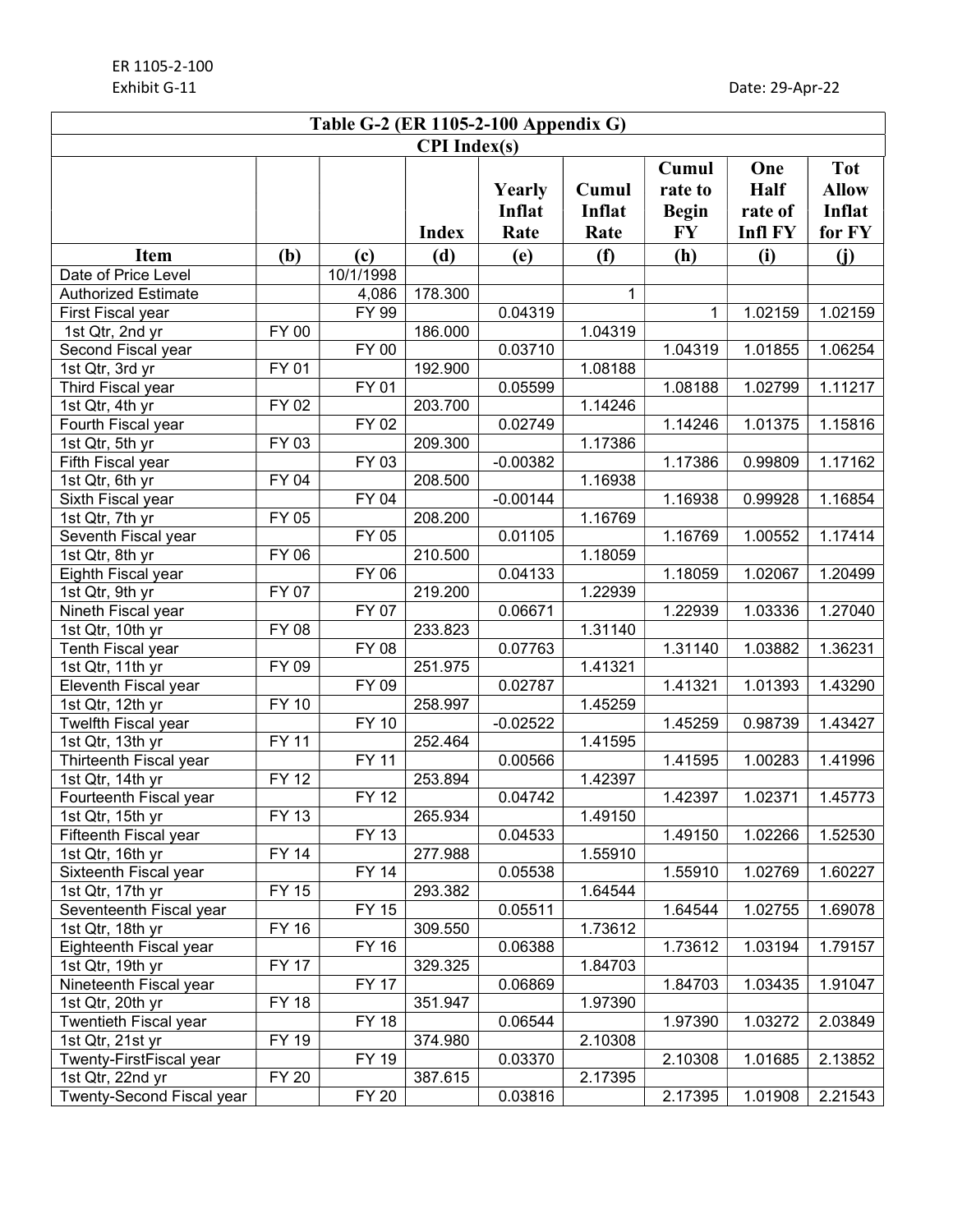| Table G-2 (ER 1105-2-100 Appendix G)                                                                                                |              |              |                     |         |         |                           |                                                |         |
|-------------------------------------------------------------------------------------------------------------------------------------|--------------|--------------|---------------------|---------|---------|---------------------------|------------------------------------------------|---------|
|                                                                                                                                     |              |              | <b>CPI</b> Index(s) |         |         |                           |                                                |         |
| Cumul<br>One<br><b>Half</b><br>Yearly<br>Cumul<br>rate to<br>Inflat<br>Inflat<br><b>Begin</b><br><b>Index</b><br>FY<br>Rate<br>Rate |              |              |                     |         |         | rate of<br><b>Infl FY</b> | <b>Tot</b><br><b>Allow</b><br>Inflat<br>for FY |         |
| <b>Item</b>                                                                                                                         | (b)          | (c)          | (d)                 | (e)     | (f)     | (h)                       | (i)                                            |         |
| 1st Qtr, 23rd yr                                                                                                                    | <b>FY 21</b> |              | 402.408             |         | 2.25692 |                           |                                                |         |
| Twenty-Third Fiscal year                                                                                                            |              | <b>FY 21</b> |                     | 0.01235 |         | 2.25692                   | 1.00617                                        | 2.27085 |
| 1st Qtr, 24th yr                                                                                                                    | FY 22        |              | 407.376             |         | 2.28478 |                           |                                                |         |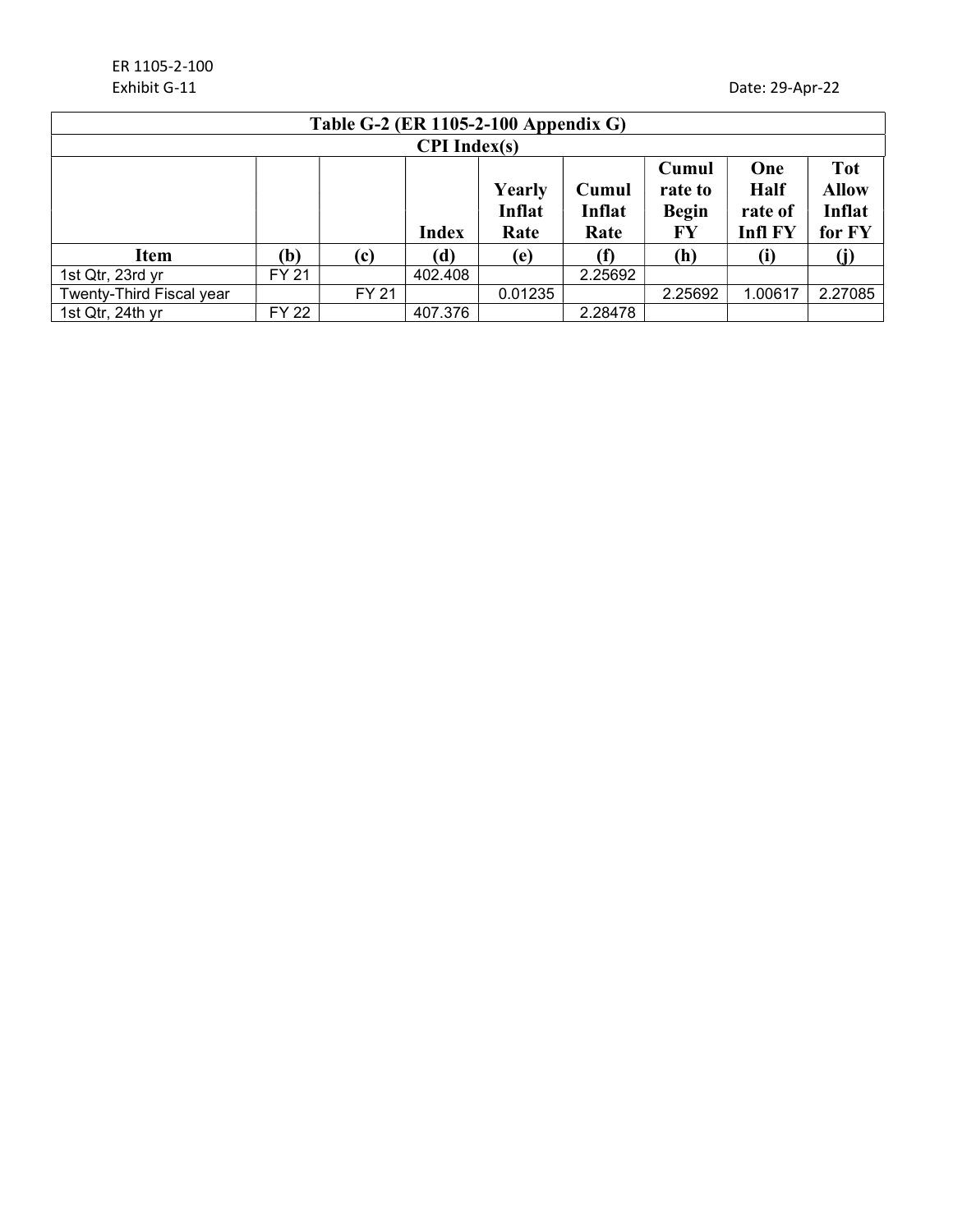| Table G-3 (ER 1105-2-100 Appendix G)        |                             |             |         |          |                      |                        |                         |            |            |
|---------------------------------------------|-----------------------------|-------------|---------|----------|----------------------|------------------------|-------------------------|------------|------------|
| <b>Authorized Cost Increase Computation</b> |                             |             |         |          |                      |                        |                         |            |            |
|                                             |                             |             |         |          | <b>Current Sched</b> | <b>Authorized Cost</b> |                         |            |            |
| <b>FY</b>                                   | <b>Current Project Cost</b> |             | (%)     |          | <b>Sched</b>         |                        | <b>Auth Cost Inflat</b> |            |            |
|                                             | <b>Total</b>                | Constr      | R.E.    | Constr   | R.E.                 | Constr                 | R.E.                    | Constr     | R.E.       |
|                                             | (a)                         | (b)         | (c)     | (d)      | (e)                  | (f)                    | (g)                     | (h)        | (i)        |
| <b>FY 98</b>                                | \$10.62                     | \$10.62     | \$0     | 0.001    | 0.00                 | \$0.89                 | \$0.00                  | \$0.89     | \$0.00     |
| <b>FY 99</b>                                | \$849.76                    | \$849.76    | \$0     | 0.100    | 0.00                 | \$71.28                | \$0.00                  | \$72.19    | \$0.00     |
| <b>FY 00</b>                                | \$2,528.34                  | \$2,528.34  | \$0     | 0.297    | $0.00\,$             | \$212.07               | \$0.00                  | \$218.26   | \$0.00     |
| <b>FY 01</b>                                | \$3,075.41                  | \$3,075.41  | \$0     | 0.361    | 0.00                 | \$257.96               | \$0.00                  | \$268.80   | \$0.00     |
| <b>FY 02</b>                                | \$7,997.16                  | \$7,997.16  | \$0     | 0.938    | 0.00                 | \$670.79               | \$0.00                  | \$715.79   | \$0.00     |
| <b>FY 03</b>                                | \$5,421.11                  | \$5,421.11  | \$0     | 0.636    | 0.00                 | \$454.71               | \$0.00                  | \$502.20   | \$0.00     |
| <b>FY 04</b>                                | \$13,998.02                 | \$13,998.02 | \$0     | 1.642    | 0.00                 | \$1,174.13             | \$0.00                  | \$1,394.66 | \$0.00     |
| <b>FY 05</b>                                | \$10,419.38                 | \$10,419.38 | $\$0$   | 1.222    | $0.00\,$             | \$873.96               | \$0.00                  | \$1,120.54 | \$0.00     |
| <b>FY 06</b>                                | \$15,096.15                 | \$15,096.15 | \$0     | 1.771    | 0.00                 | \$1,266.24             | \$0.00                  | \$1,697.71 | \$0.00     |
| <b>FY 07</b>                                | \$13,694.38                 | \$13,694.38 | \$0     | 1.606    | 0.00                 | \$1,148.67             | \$0.00                  | \$1,602.06 | \$0.00     |
| <b>FY 08</b>                                | \$6,137.40                  | \$6,137.40  | \$0     | 0.720    | 0.00                 | \$514.80               | \$0.00                  | \$744.71   | \$0.00     |
| <b>FY 09</b>                                | \$6,965                     | \$6,965     | \$0     | 0.817    | $0.00\,$             | \$584                  | $\$0$                   | \$858.31   | \$0.00     |
| <b>FY 10</b>                                | \$10,539                    | \$10,539    | \$0     | 1.236    | 0.00                 | \$884                  | \$0                     | \$1,317.71 | \$0.00     |
| <b>FY11</b>                                 | \$6,181                     | \$6,181     | \$0     | 0.725    | 0.00                 | \$518                  | \$0                     | \$798.89   | \$0.00     |
| <b>FY 12</b>                                | \$3,249                     | \$1,795     | \$1,454 | 0.211    | 56.01                | \$151                  | \$2,289                 | \$238.33   | \$3,336.28 |
| <b>FY 13</b>                                | \$1,230                     | \$1,230     | \$0     | 0.144    | 0.00                 | \$103                  | \$0                     | \$166.42   | \$0.00     |
| <b>FY 14</b>                                | \$242                       | \$242       | \$0     | 0.028    | 0.00                 | \$20                   | \$0                     | \$33.50    | \$0.00     |
| <b>FY15</b>                                 | \$72                        | \$72        | \$0     | 0.008    | 0.00                 | \$6                    | \$0                     | \$10.10    | \$0.00     |
| <b>FY 16</b>                                | \$168                       | \$168       | \$0     | 0.020    | 0.00                 | \$14                   | \$0                     | \$23.73    | \$0.00     |
| <b>FY17</b>                                 | \$87                        | \$87        | \$0     | 0.010    | 0.00                 | \$7                    | \$0                     | \$12.70    | \$0.00     |
| <b>FY18</b>                                 | \$484                       | \$37        | \$447   | 0.004    | 17.22                | \$3                    | \$704                   | \$5.56     | \$1,434.52 |
| <b>FY 19</b>                                | $-$ \$5                     | $-$ \$5     | \$0     | $-0.001$ | 0.00                 | \$0                    | \$0                     | $-$ \$0.85 | \$0.00     |
| <b>FY 20</b>                                | \$6                         | \$6         | \$0     | 0.001    | 0.00                 | \$1                    | \$0                     | \$0.98     | \$0.00     |
| <b>FY 21</b>                                | \$2,994                     | \$2,994     | \$0     | 0.351    | 0.00                 | \$251                  | \$0                     | \$510.61   | \$0.00     |
| <b>Balance to</b>                           |                             |             |         |          |                      |                        |                         |            |            |
| complete                                    | \$743,745                   | \$743,050   | \$695   | 87.152   | 26.76                | \$62,326               | \$1,094                 | \$131,976  | \$2,499    |
| <b>Total</b>                                | \$855,185                   | \$852,589   | \$2,596 | 100.00   | 100.00               | \$71,514               | \$4,086                 | \$144,290  | \$7,269    |